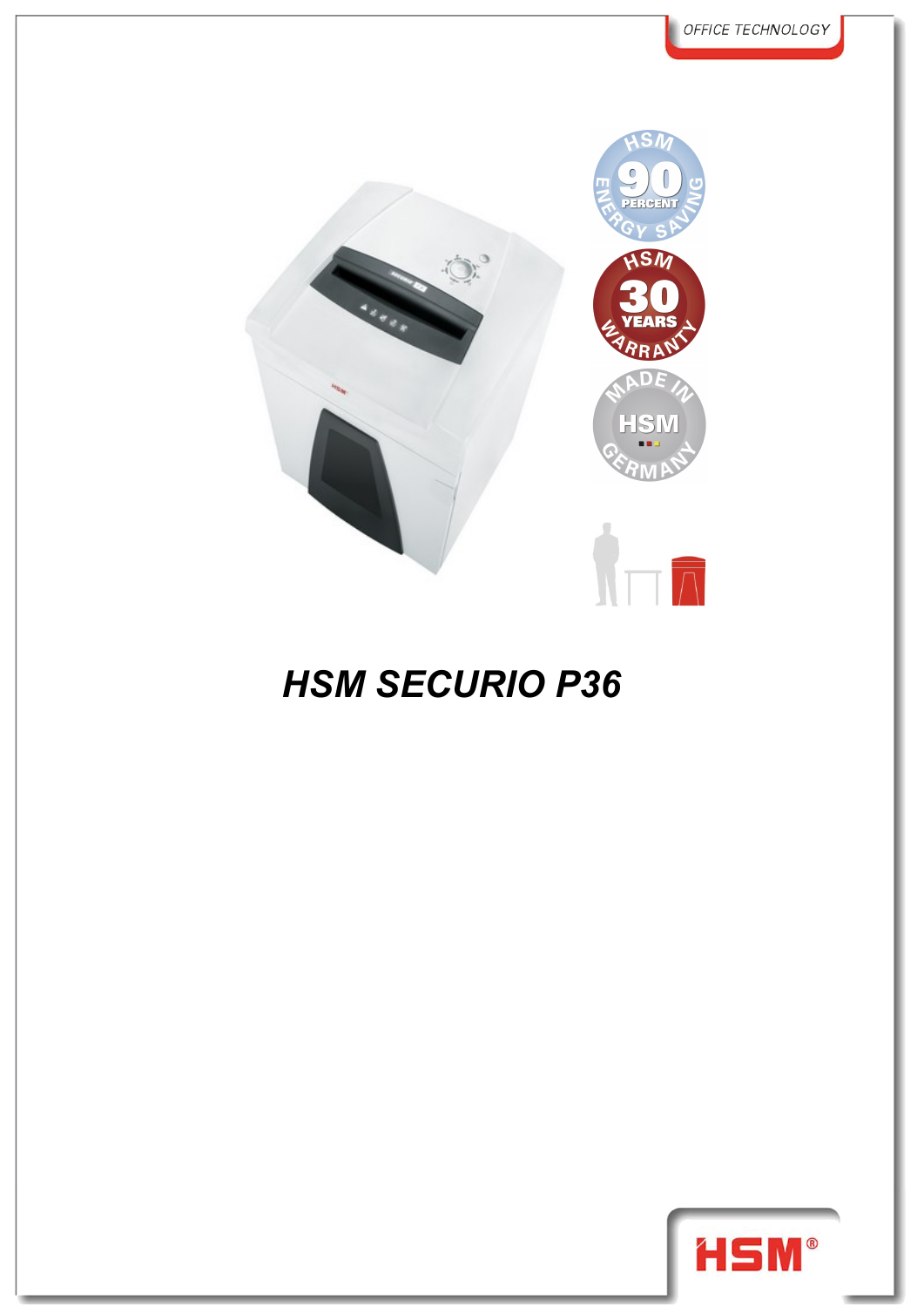Mobile, high performance model for open-plan offices. Multi-function operating button, reversing button and integrated button lock. Auto-reverse in the event of a paper jam. Folding safety element with contact protection and integrated service flap. Automatic oiler for cutting unit (particle cut version only). Separate CD cutting unit (security level 3) and metal detection, depending on security level. Economic energy management (EMCS). Filling level display through inspection window. Large collection volume. With removable, reusable waste bag. Special CD waste container for correctly sorted separation of the shredded material (optional). Made in Germany.

| Product type description               | SECURIO P36 3,9mm               | SECURIO P36 5,8mm                                                                                                                                                                                                                                                                                                                                   |
|----------------------------------------|---------------------------------|-----------------------------------------------------------------------------------------------------------------------------------------------------------------------------------------------------------------------------------------------------------------------------------------------------------------------------------------------------|
| Order number                           | 1850111                         | 1851111                                                                                                                                                                                                                                                                                                                                             |
| <b>EAN Code</b>                        | 4026631032254                   | 4026631032285                                                                                                                                                                                                                                                                                                                                       |
| Shredder material                      | $\Box\oslash$ - $\Box\oslash$ - | $\begin{picture}(15,10) \put(0,0){\line(1,0){10}} \put(15,0){\line(1,0){10}} \put(15,0){\line(1,0){10}} \put(15,0){\line(1,0){10}} \put(15,0){\line(1,0){10}} \put(15,0){\line(1,0){10}} \put(15,0){\line(1,0){10}} \put(15,0){\line(1,0){10}} \put(15,0){\line(1,0){10}} \put(15,0){\line(1,0){10}} \put(15,0){\line(1,0){10}} \put(15,0){\line(1$ |
| Cutting type                           | strip cut                       | strip cut                                                                                                                                                                                                                                                                                                                                           |
| Security level                         | $\overline{2}$                  | $\overline{2}$                                                                                                                                                                                                                                                                                                                                      |
| Cutting width                          | 3.9 mm                          | 5.8 mm                                                                                                                                                                                                                                                                                                                                              |
| Particle length                        |                                 |                                                                                                                                                                                                                                                                                                                                                     |
| Cutting capacity (70g/m <sup>2</sup> ) | 37 - 39 sheet                   | 47 - 49 sheet                                                                                                                                                                                                                                                                                                                                       |
| Cutting capacity (80g/m <sup>2</sup> ) | 31 - 33 sheet                   | 39 - 41 sheet                                                                                                                                                                                                                                                                                                                                       |
| Intake width                           | 330 mm                          | 330 mm                                                                                                                                                                                                                                                                                                                                              |
| Container volume                       | 1451                            | 1451                                                                                                                                                                                                                                                                                                                                                |
| Cutting speed                          | 90 mm/s                         | 90 mm/s                                                                                                                                                                                                                                                                                                                                             |
| Noise level (idle operation)           |                                 | 60 dB                                                                                                                                                                                                                                                                                                                                               |
| eclass 5.1                             | 24320704                        | 24320704                                                                                                                                                                                                                                                                                                                                            |
| Power consumption of the motor 1600 W  |                                 | 1600 W                                                                                                                                                                                                                                                                                                                                              |
| Voltage                                | 230 V                           | 230 V                                                                                                                                                                                                                                                                                                                                               |
| Frequency                              | 50 Hz                           | 50 Hz                                                                                                                                                                                                                                                                                                                                               |
| Warranty period (months)               |                                 |                                                                                                                                                                                                                                                                                                                                                     |
| Depth                                  | 550 mm                          | 550 mm                                                                                                                                                                                                                                                                                                                                              |
| Width                                  | 580 mm                          | 580 mm                                                                                                                                                                                                                                                                                                                                              |
| Height                                 | 936 mm                          | 936 mm                                                                                                                                                                                                                                                                                                                                              |
| Weight                                 | 64 kg                           | 64 kg                                                                                                                                                                                                                                                                                                                                               |
| Certificates and approvals             |                                 |                                                                                                                                                                                                                                                                                                                                                     |

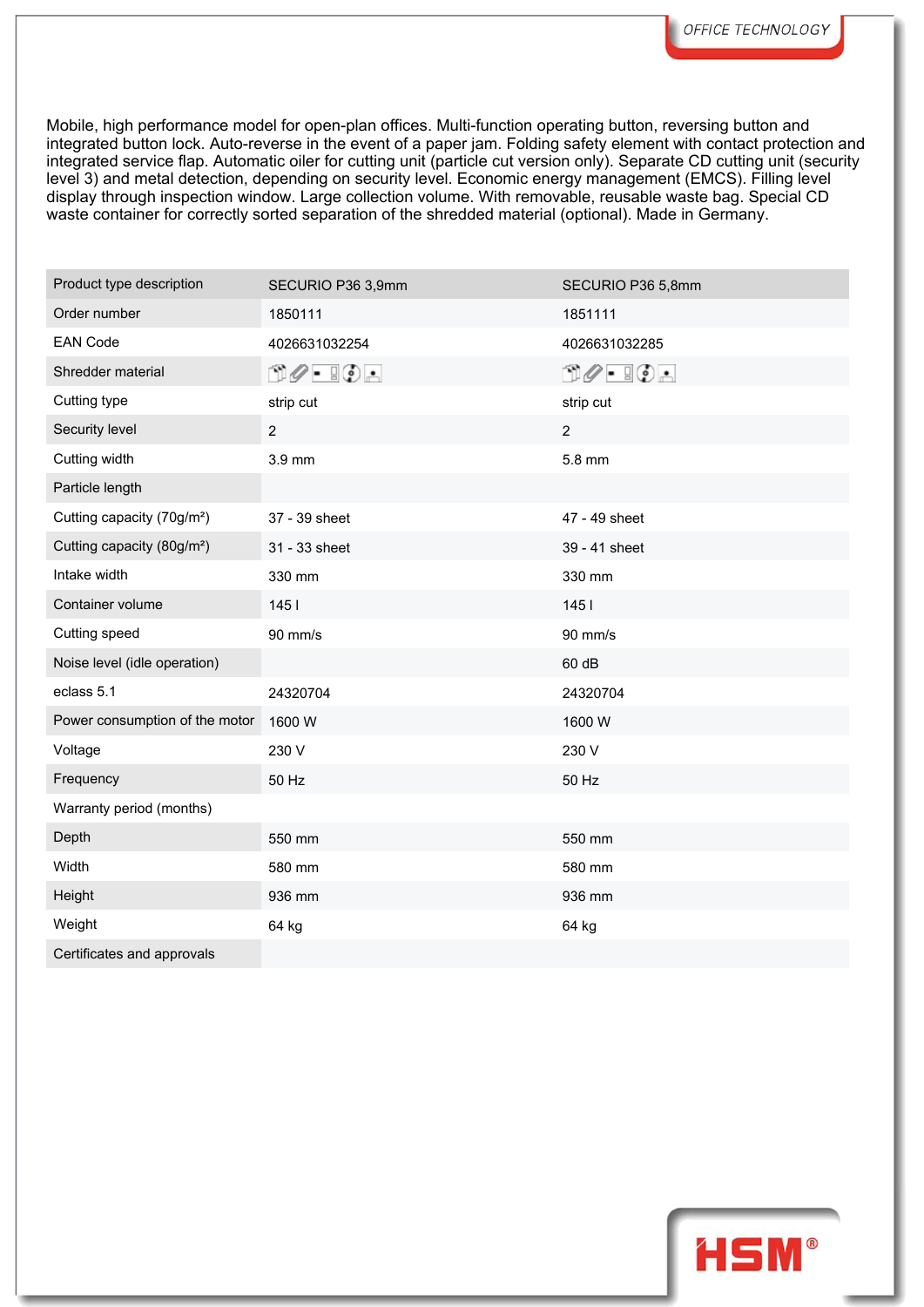| Product type description               | SECURIO P36 4,5x30mm                               | SECURIO P36 1,9x15mm    |
|----------------------------------------|----------------------------------------------------|-------------------------|
| Order number                           | 1853111                                            | 1852111                 |
| <b>EAN Code</b>                        | 4026631032360                                      | 4026631032292           |
| Shredder material                      | $\mathbb{D} \mathscr{O}$ - $\mathbb{F} \mathbb{Q}$ | $\mathbb{D}Q$ - 5       |
| Cutting type                           | particle cut                                       | particle cut            |
| Security level                         | 3                                                  | $\overline{\mathbf{4}}$ |
| Cutting width                          | 4.5 mm                                             | $1.9$ mm                |
| Particle length                        | 30,00 mm                                           | $15 \text{ mm}$         |
| Cutting capacity (70g/m <sup>2</sup> ) | 29 - 31 sheet                                      | 18 - 20 sheet           |
| Cutting capacity (80g/m <sup>2</sup> ) | 25 - 27 sheet                                      | 15 - 17 sheet           |
| Intake width                           | 330 mm                                             | 330 mm                  |
| Container volume                       | 145                                                | 1451                    |
| Cutting speed                          | 100 mm/s                                           | 100 mm/s                |
| Noise level (idle operation)           |                                                    |                         |
| eclass 5.1                             | 24320704                                           | 24320704                |
| Power consumption of the motor         | 1600 W                                             | 1600W                   |
| Voltage                                | 230 V                                              | 230 V                   |
| Frequency                              | 50 Hz                                              | 50 Hz                   |
| Warranty period (months)               |                                                    |                         |
| Depth                                  | 550 mm                                             | 550 mm                  |
| Width                                  | 580 mm                                             | 580 mm                  |
| Height                                 | 936 mm                                             | 936 mm                  |
| Weight                                 | 68 kg                                              | 68 kg                   |
| Certificates and approvals             |                                                    |                         |

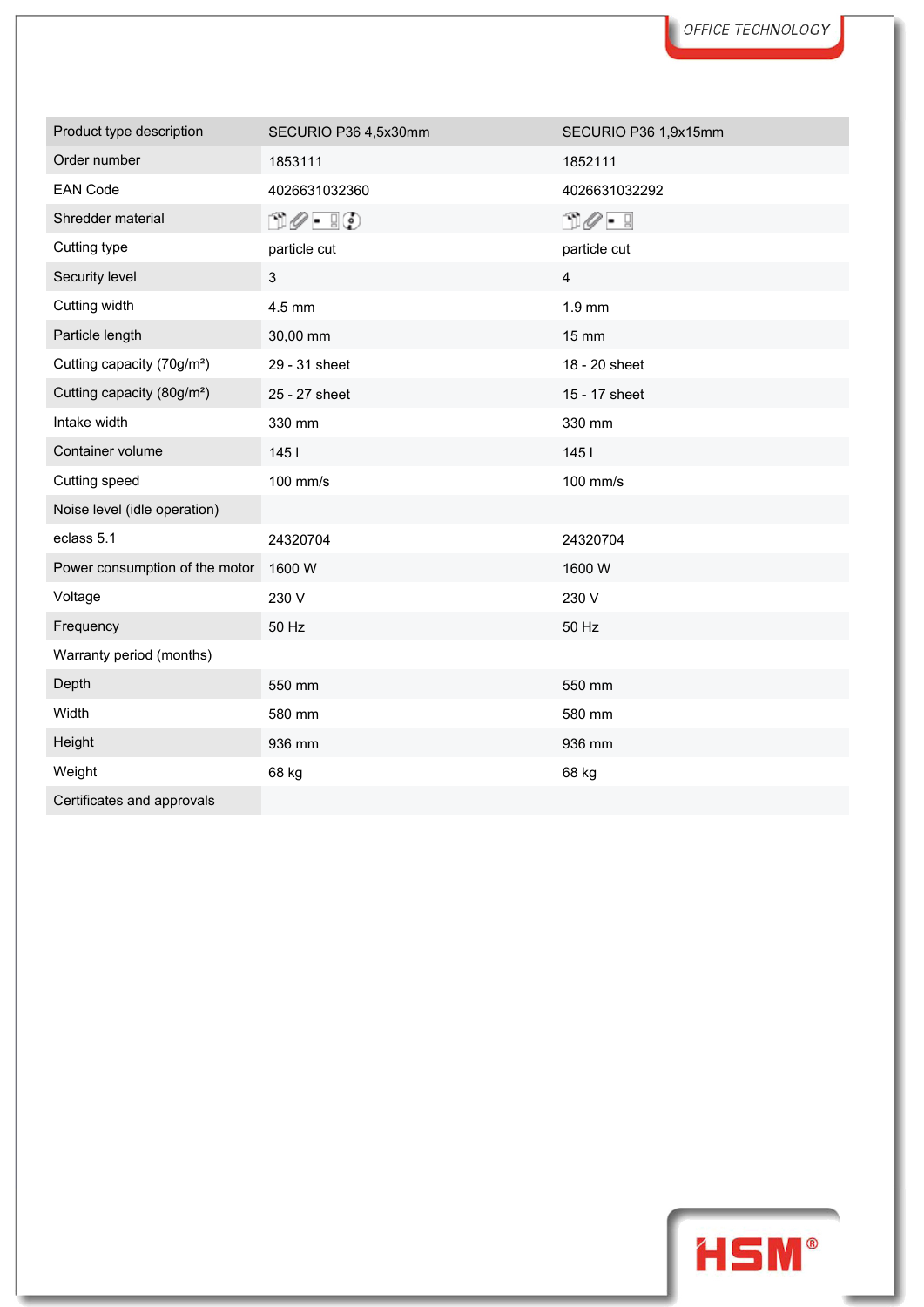| Product type description               | SECURIO P36 1x5mm | SECURIO P36 0,78x11 mm |
|----------------------------------------|-------------------|------------------------|
| Order number                           | 1854111           | 1855111                |
| <b>EAN Code</b>                        | 4026631030816     | 4026631031745          |
| Shredder material                      | n.                | $\Box Q$               |
| Cutting type                           | particle cut      | particle cut           |
| Security level                         | HS Level 6        | 5                      |
| Cutting width                          | 1mm               | 0.78 mm                |
| Particle length                        | 5,00 mm           | 11,00 mm               |
| Cutting capacity (70g/m <sup>2</sup> ) | 9 sheet           | 11-12 sheet            |
| Cutting capacity (80g/m <sup>2</sup> ) | 7 sheet           | 10-11 sheet            |
| Intake width                           | 330 mm            | 330 mm                 |
| Container volume                       | 1451              | 1451                   |
| Cutting speed                          | 100 mm/s          | 100 mm/s               |
| Noise level (idle operation)           | 60 dB             | 60 dB                  |
| eclass 5.1                             | 24320703          | 24320704               |
| Power consumption of the motor         | 1600 W            | 1600 W                 |
| Voltage                                | 230 V             | 230 V                  |
| Frequency                              | 50 Hz             | 50 Hz                  |
| Warranty period (months)               |                   |                        |
| Depth                                  | 550 mm            | 550 mm                 |
| Width                                  | 580 mm            | 580 mm                 |
| Height                                 | 936 mm            | 936 mm                 |
| Weight                                 | 68 kg             | 68 kg                  |
| Certificates and approvals             |                   | GS test mark           |

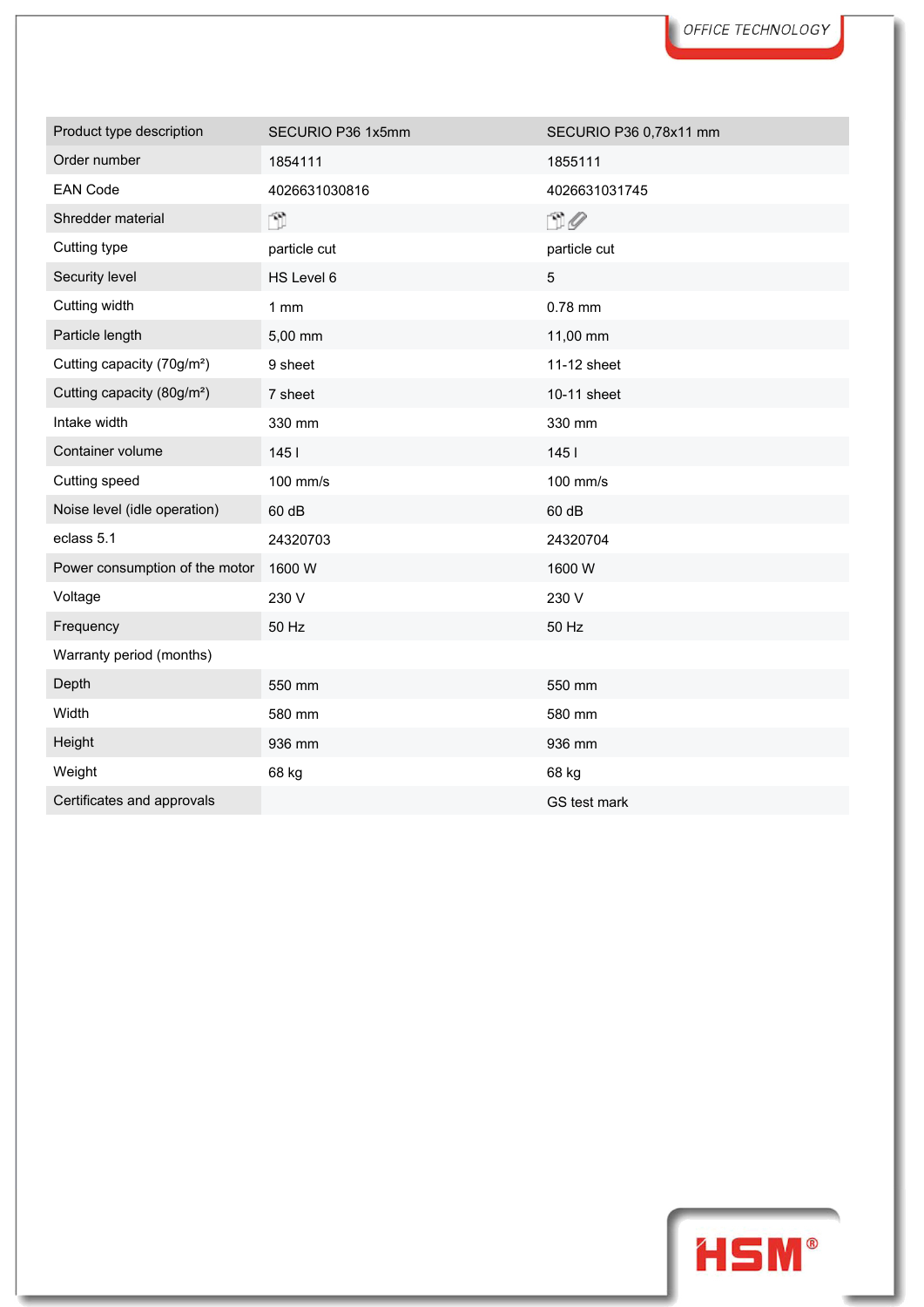| Product type description               | SECURIO P36 4,5x30 + CD | SECURIO P36 4,5x30 mm OMDD                       |
|----------------------------------------|-------------------------|--------------------------------------------------|
| Order number                           | 1853111C                | 1853111M                                         |
| <b>EAN Code</b>                        | 4026631030380           | 4026631031783                                    |
| Shredder material                      | 050 - 10 -              | $\mathbb{D}\mathscr{O}$ - $\mathbb{I}\mathbb{O}$ |
| Cutting type                           | particle cut            | particle cut                                     |
| Security level                         | $\mathfrak{S}$          | $\mathbf{3}$                                     |
| Cutting width                          | 4.5 mm                  | 4.5 mm                                           |
| Particle length                        | 30,00 mm                | 30,00 mm                                         |
| Cutting capacity (70g/m <sup>2</sup> ) | 29 - 31 sheet           | 29 - 31 sheet                                    |
| Cutting capacity (80g/m <sup>2</sup> ) | 25 - 27 sheet           | 25 - 27 sheet                                    |
| Intake width                           | 330 mm                  | 330 mm                                           |
| Container volume                       | 145                     | 1451                                             |
| Cutting speed                          | 100 mm/s                | 100 mm/s                                         |
| Noise level (idle operation)           | 60 dB                   | 60 dB                                            |
| eclass 5.1                             | 24320704                | 24320704                                         |
| Power consumption of the motor         | 1600 W                  | 1600 W                                           |
| Voltage                                | 230 V                   | 230 V                                            |
| Frequency                              | 50 Hz                   | 50 Hz                                            |
| Warranty period (months)               | 24                      | 24                                               |
| Depth                                  | 550 mm                  | 550 mm                                           |
| Width                                  | 580 mm                  | 580 mm                                           |
| Height                                 | 936 mm                  | 936 mm                                           |
| Weight                                 | 74 kg                   | 74 kg                                            |
| Certificates and approvals             |                         |                                                  |



I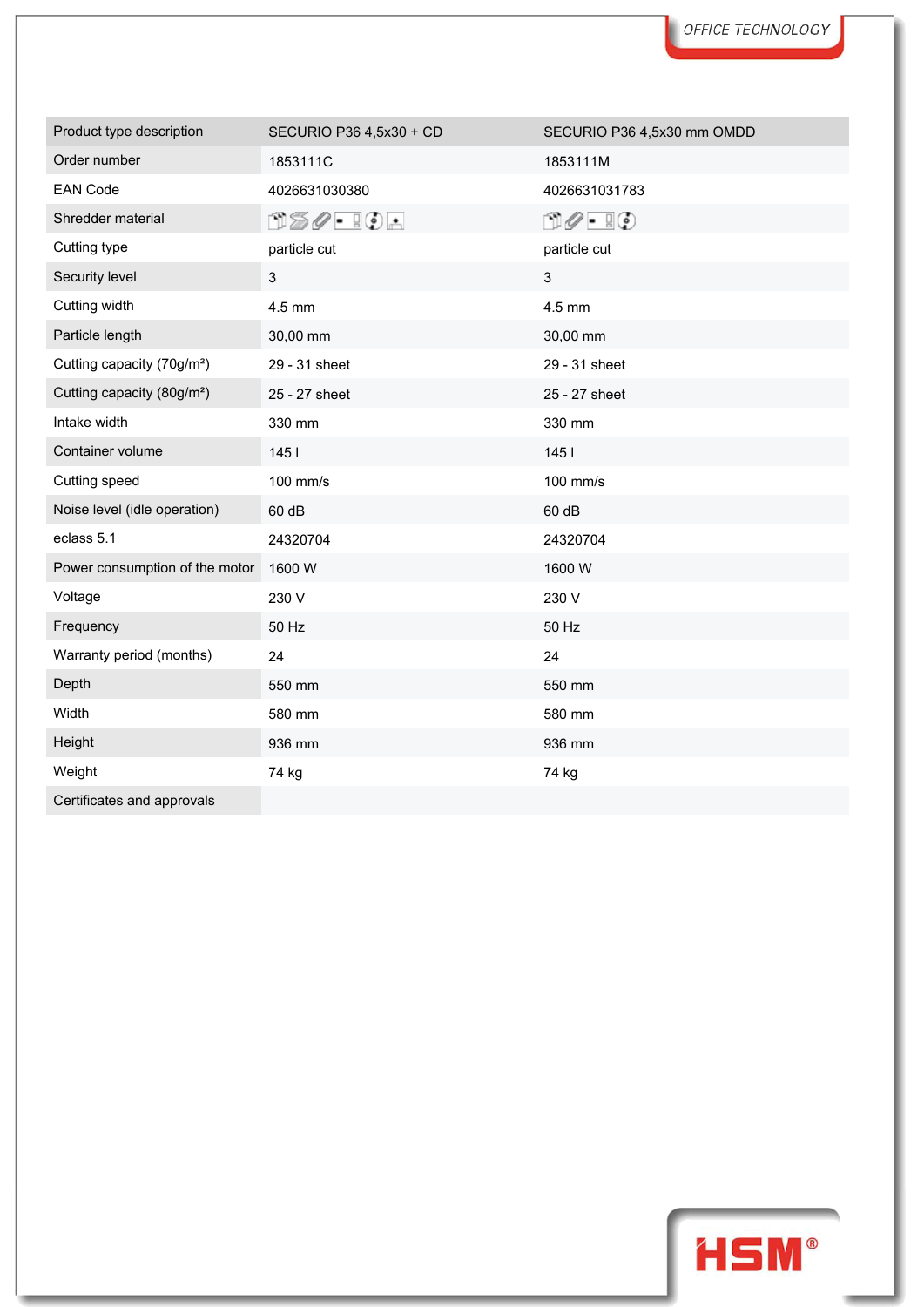| Product type description               | SECURIO P36 1,9x15 + CD         | SECURIO P36 1,9x15 mm OMDD                       |
|----------------------------------------|---------------------------------|--------------------------------------------------|
| Order number                           | 1852111C                        | 1852111M                                         |
| <b>EAN Code</b>                        | 4026631030373                   | 4026631031790                                    |
| Shredder material                      | $\mathbb{O}Q$ - $\mathbb{I}Q$ - | $\mathbb{D}\mathscr{O}$ - $\mathbb{I}\mathbb{O}$ |
| Cutting type                           | particle cut                    | particle cut                                     |
| Security level                         | $\overline{\mathbf{4}}$         | $\overline{\mathbf{4}}$                          |
| Cutting width                          | $1.9$ mm                        | $1.9$ mm                                         |
| Particle length                        | 15,00 mm                        | 15,00 mm                                         |
| Cutting capacity (70g/m <sup>2</sup> ) | 18 - 20 sheet                   | 18 - 20 sheet                                    |
| Cutting capacity (80g/m <sup>2</sup> ) | 15 - 17 sheet                   | 15 - 17 sheet                                    |
| Intake width                           | 330 mm                          | 330 mm                                           |
| Container volume                       | 145                             | 1451                                             |
| Cutting speed                          | 100 mm/s                        | 100 mm/s                                         |
| Noise level (idle operation)           | 60 dB                           | 60 dB                                            |
| eclass 5.1                             | 24320704                        | 24320704                                         |
| Power consumption of the motor         | 1600 W                          | 1600 W                                           |
| Voltage                                | 230 V                           | 230 V                                            |
| Frequency                              | 50 Hz                           | 50 Hz                                            |
| Warranty period (months)               | 24                              | 24                                               |
| Depth                                  | 550 mm                          | 550 mm                                           |
| Width                                  | 580 mm                          | 580 mm                                           |
| Height                                 | 936 mm                          | 936 mm                                           |
| Weight                                 | 74 kg                           | 74 kg                                            |
| Certificates and approvals             |                                 |                                                  |



I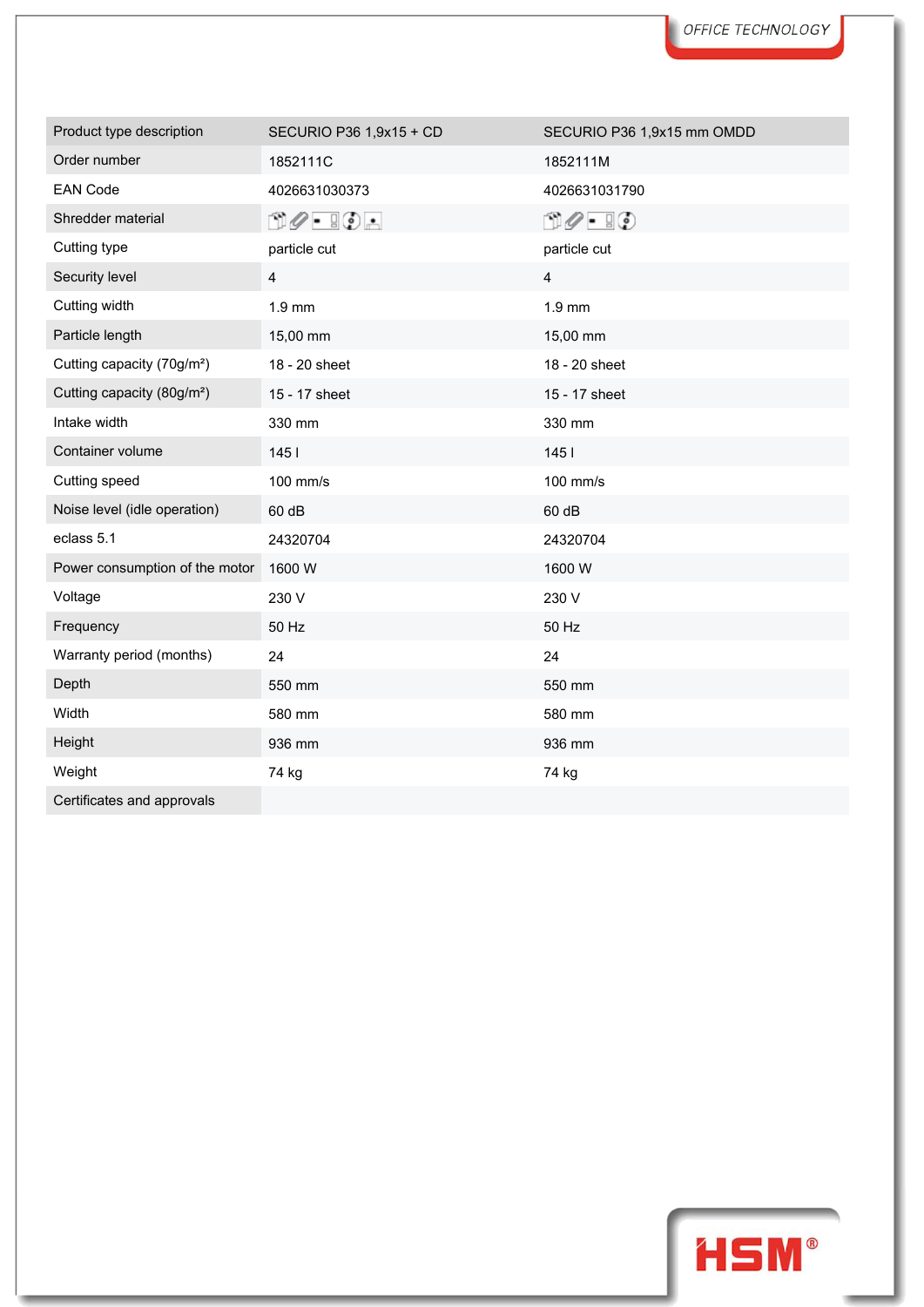| Product type description               | SECURIO P36 1x5 + CD | SECURIO P36 0,78x11 mm CD                     |
|----------------------------------------|----------------------|-----------------------------------------------|
| Order number                           | 1854111C             | 1855111C                                      |
| <b>EAN Code</b>                        | 4026631030397        | 4026631031752                                 |
| Shredder material                      | N≶•!⊙A               | $\Box \oslash \bullet \ \Box \oslash \bullet$ |
| Cutting type                           | particle cut         | particle cut                                  |
| Security level                         | HS Level 6           | 5                                             |
| Cutting width                          | 1mm                  | 0.78 mm                                       |
| Particle length                        | 5,00 mm              | 11,00 mm                                      |
| Cutting capacity (70g/m <sup>2</sup> ) | 9 sheet              | 11-12 sheet                                   |
| Cutting capacity (80g/m <sup>2</sup> ) | 7 sheet              | 9-10 sheet                                    |
| Intake width                           | 330 mm               | 330 mm                                        |
| Container volume                       | 1451                 | 1451                                          |
| Cutting speed                          | 100 mm/s             | 100 mm/s                                      |
| Noise level (idle operation)           | 60 dB                | 60 dB                                         |
| eclass 5.1                             | 24320704             | 24320704                                      |
| Power consumption of the motor         | 1600W                | 1600W                                         |
| Voltage                                | 230 V                | 230 V                                         |
| Frequency                              | 50 Hz                | 50 Hz                                         |
| Warranty period (months)               | 24                   |                                               |
| Depth                                  | 550 mm               | 550 mm                                        |
| Width                                  | 580 mm               | 580 mm                                        |
| Height                                 | 936 mm               | 936 mm                                        |
| Weight                                 | 74 kg                | 74 kg                                         |
| Certificates and approvals             | GS test mark         |                                               |

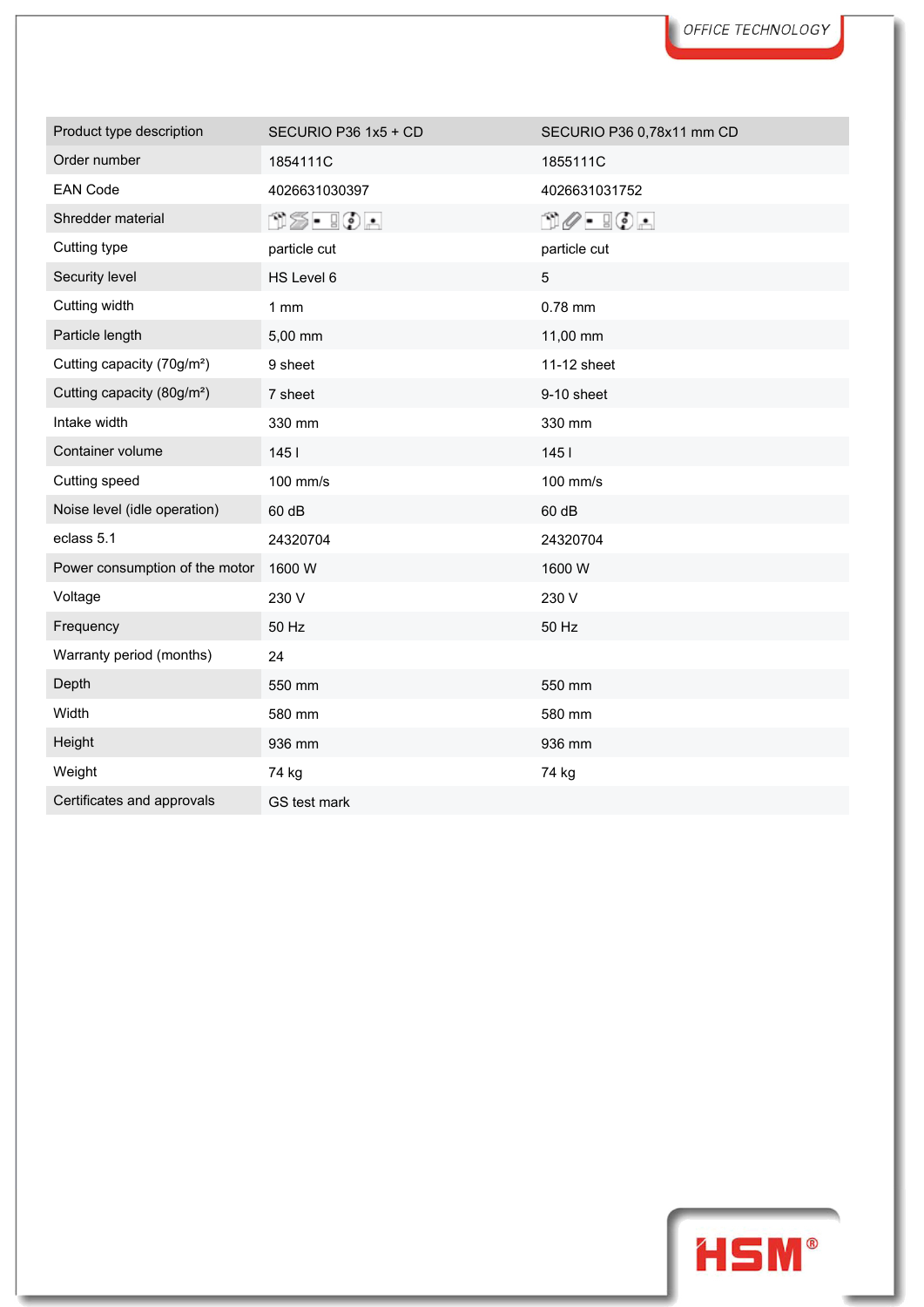| Product type description               | SECURIO P36 0,78x11mm metal detection | SECURIO P36 0,78x11 mm CD + metal detection |
|----------------------------------------|---------------------------------------|---------------------------------------------|
| Order number                           | 1855111D                              | 1855111E                                    |
| <b>EAN Code</b>                        | 4026631031769                         | 4026631031776                               |
| Shredder material                      | $\Box$                                | 00 - 01                                     |
| Cutting type                           | particle cut                          | particle cut                                |
| Security level                         | $5\,$                                 | 5                                           |
| Cutting width                          | 0.78 mm                               | 0.78 mm                                     |
| Particle length                        | 11,00 mm                              | 11,00 mm                                    |
| Cutting capacity (70g/m <sup>2</sup> ) | 11-12 sheet                           | 11-12 sheet                                 |
| Cutting capacity (80g/m <sup>2</sup> ) | 10-11 sheet                           | 10-11 sheet                                 |
| Intake width                           | 330 mm                                | 330 mm                                      |
| Container volume                       | 1451                                  | 145                                         |
| Cutting speed                          | 100 mm/s                              | 100 mm/s                                    |
| Noise level (idle operation)           | 60 dB                                 | 60 dB                                       |
| eclass 5.1                             | 24320704                              | 24320704                                    |
| Power consumption of the motor         | 1600W                                 | 1600W                                       |
| Voltage                                | 230 V                                 | 230 V                                       |
| Frequency                              | 50 Hz                                 | 50 Hz                                       |
| Warranty period (months)               |                                       |                                             |
| Depth                                  | 550 mm                                | 550 mm                                      |
| Width                                  | 580 mm                                | 580 mm                                      |
| Height                                 | 936 mm                                | 936 mm                                      |
| Weight                                 | 68 kg                                 | 74 kg                                       |
| Certificates and approvals             |                                       |                                             |



ı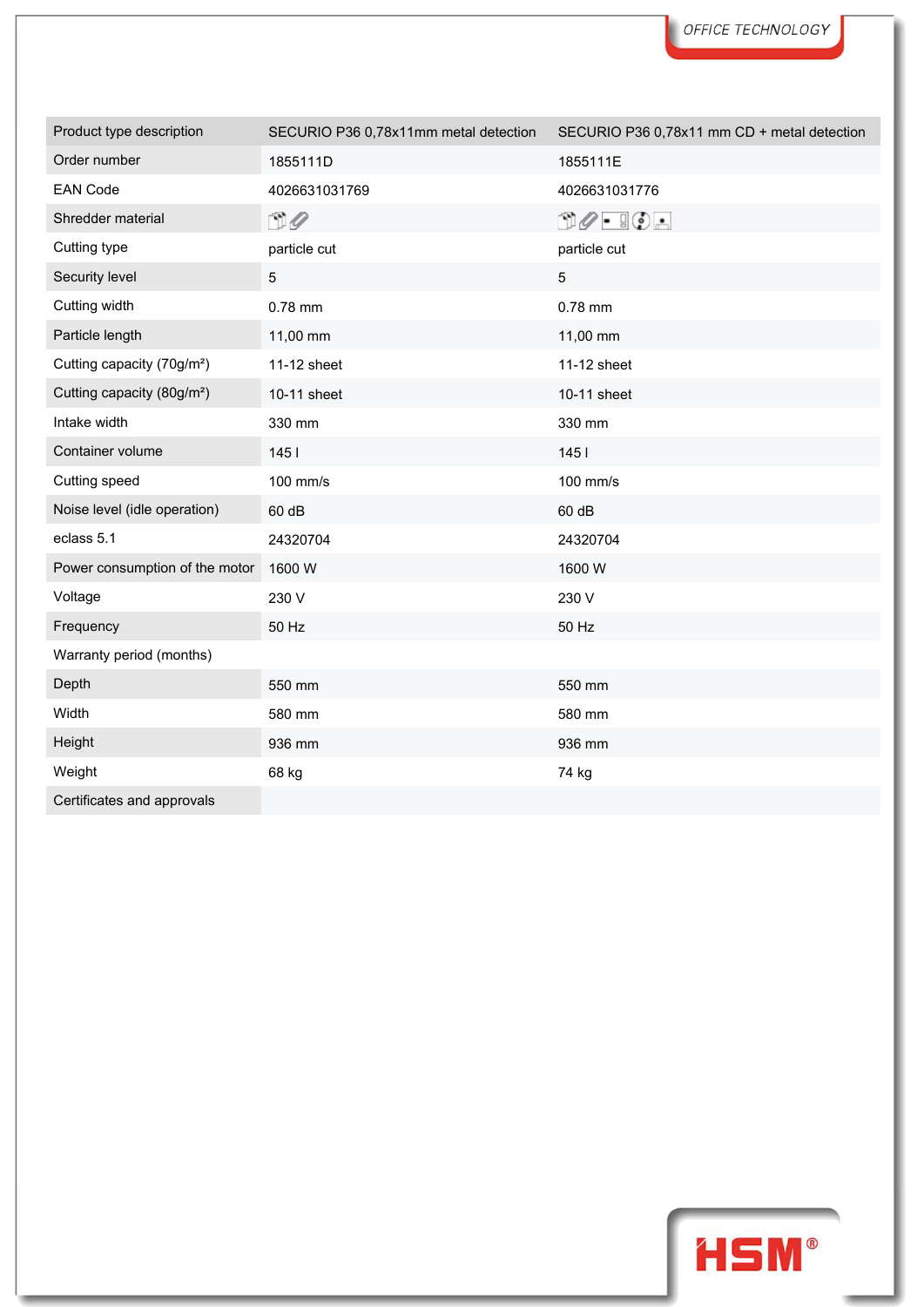| Product type description               | SECURIO P36 0,78x11 mm OMDD                      | SECURIO P36 0,78x11 mm OMDD + metal detection |
|----------------------------------------|--------------------------------------------------|-----------------------------------------------|
| Order number                           | 1855111M                                         | 1855111N                                      |
| <b>EAN Code</b>                        | 4026631031806                                    | 4026631031714                                 |
| Shredder material                      | $\mathbb{D}\mathscr{O}$ - $\mathbb{F}\mathbb{O}$ | 00 - 10                                       |
| Cutting type                           | particle cut                                     | particle cut                                  |
| Security level                         | $\sqrt{5}$                                       | 5                                             |
| Cutting width                          | 0.78 mm                                          | 0.78 mm                                       |
| Particle length                        | 11,00 mm                                         | 11,00 mm                                      |
| Cutting capacity (70g/m <sup>2</sup> ) | 11-12 sheet                                      | 11-12 sheet                                   |
| Cutting capacity (80g/m <sup>2</sup> ) | 10-11 sheet                                      | 10-11 sheet                                   |
| Intake width                           | 330 mm                                           | 330 mm                                        |
| Container volume                       | 1451                                             | 1451                                          |
| Cutting speed                          | 100 mm/s                                         | 100 mm/s                                      |
| Noise level (idle operation)           | 60 dB                                            | 60 dB                                         |
| eclass 5.1                             | 24320704                                         | 24320704                                      |
| Power consumption of the motor         | 1600 W                                           | 1600W                                         |
| Voltage                                | 230 V                                            | 230 V                                         |
| Frequency                              | 50 Hz                                            | 50 Hz                                         |
| Warranty period (months)               |                                                  |                                               |
| Depth                                  | 550 mm                                           | 580 mm                                        |
| Width                                  | 580 mm                                           | 550 mm                                        |
| Height                                 | 936 mm                                           | 936 mm                                        |
| Weight                                 | 74 kg                                            | 74 kg                                         |
| Certificates and approvals             |                                                  | GS test mark                                  |

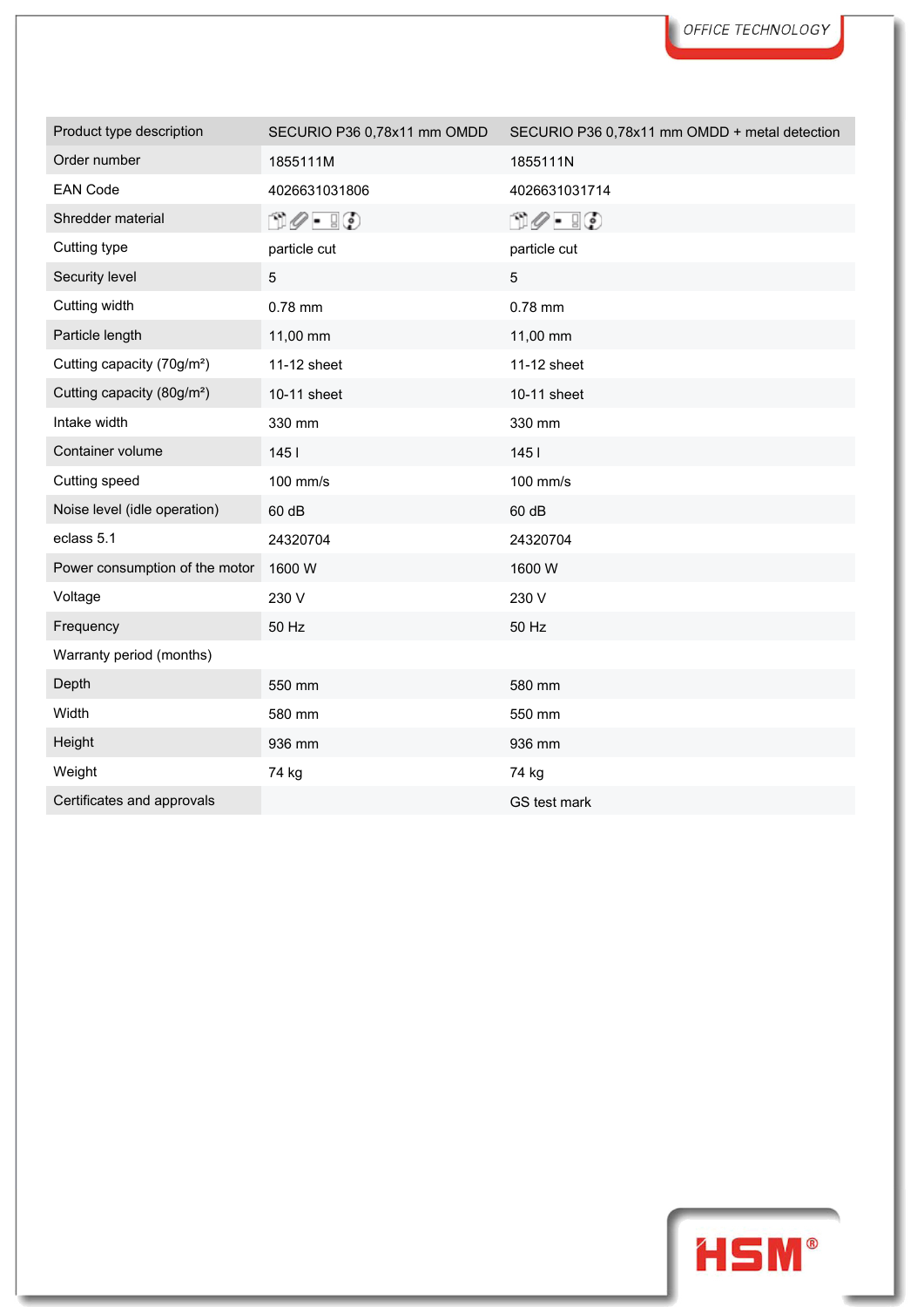| Product type description               | SECURIO P36 1x5 + METAL | SECURIO P36 1x5 CD+METAL |
|----------------------------------------|-------------------------|--------------------------|
| Order number                           | 1854111D                | 1854111E                 |
| <b>EAN Code</b>                        | 4026631030403           | 4026631030410            |
| Shredder material                      | n.                      | N≶•!⊙e                   |
| Cutting type                           | particle cut            | particle cut             |
| Security level                         | HS Level 6              | HS Level 6               |
| Cutting width                          | 1mm                     | 1mm                      |
| Particle length                        | 5,00 mm                 | 5,00 mm                  |
| Cutting capacity (70g/m <sup>2</sup> ) | 9 sheet                 | 9 sheet                  |
| Cutting capacity (80g/m <sup>2</sup> ) | 7 sheet                 | 7 sheet                  |
| Intake width                           | 330 mm                  | 330 mm                   |
| Container volume                       | 145                     | 145                      |
| Cutting speed                          | 100 mm/s                | 100 mm/s                 |
| Noise level (idle operation)           | 60 dB                   | 60 dB                    |
| eclass 5.1                             | 24320704                | 24320704                 |
| Power consumption of the motor         | 1600 W                  |                          |
| Voltage                                | 230 V                   | 230 V                    |
| Frequency                              | 50 Hz                   | 50 Hz                    |
| Warranty period (months)               | 24                      | 24                       |
| Depth                                  | 550 mm                  | 550 mm                   |
| Width                                  | 580 mm                  | 580 mm                   |
| Height                                 | 936 mm                  | 936 mm                   |
| Weight                                 | 74 kg                   | 74 kg                    |
| Certificates and approvals             | GS test mark            | GS test mark             |